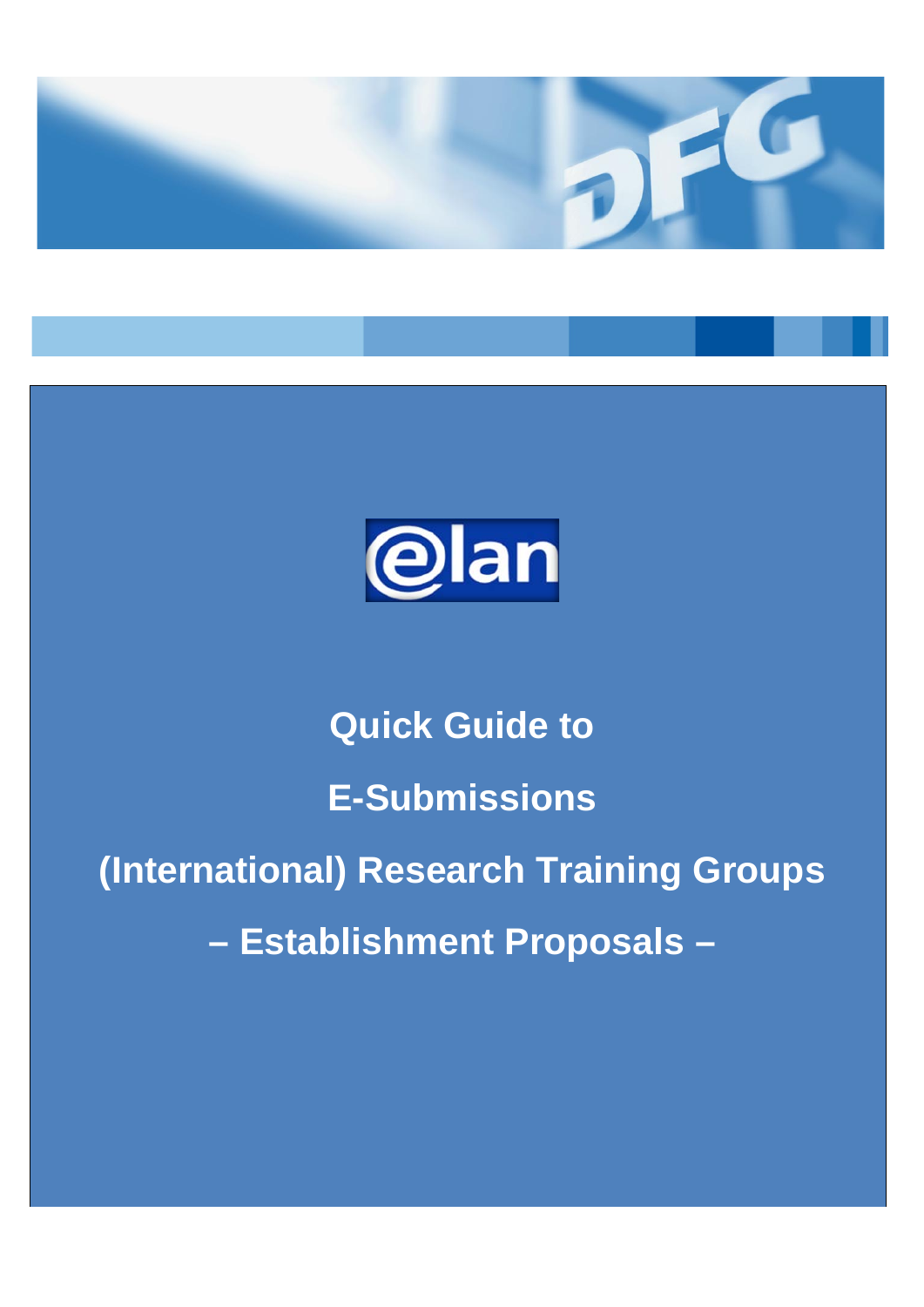## **Preparing for Electronic Proposal Submission**

#### **BEFORE SUBMITTING A PROPOSAL**

Proposals to establish (International) Research Training Groups are submitted by the **spokespersons** of the groups.

**If the spokesperson has changed since the draft proposal, please inform the DFG Head Office so that the necessary steps can be taken in elan to enable the new spokesperson to submit a proposal.** 

#### **IMPORTANT INFORMATION FOR SUBMITTING PROPOSALS**

Detailed information on the Research Training Group Programme can be found in the programme guidelines under

#### **[DFG form](http://www.dfg.de/formulare/50_07) 50.07**

and in the proposal preparation instructions under

#### **DFG form [54.05](http://www.dfg.de/formulare/54_05)**

#### **REQUIRED DOCUMENTS**

To submit a full proposal to establish a Research Training Group or International Research Training Group, you will need at least the following documents:

- **[Project](https://www.dfg.de/formulare/53_61_elan) description**
- Biographical sketches of the participating researchers
- **For International Research Training Groups (IRTG) only:** Letter of intent of partner(s)

**The documents must be uploaded and submitted in PDF (without access restrictions on reading, copying or printing, maximum individual file size of 10 MB).**

A general introduction and guide to the elan portal can be found in the

[elan Flyer: Electronic Proposals](http://www.dfg.de/download/pdf/foerderung/antragstellung/elan/flyer_eant_en.pdf) and

[elan FAQ: Electronic Proposals.](http://www.dfg.de/download/pdf/foerderung/antragstellung/elan/faq_eant_en.pdf)

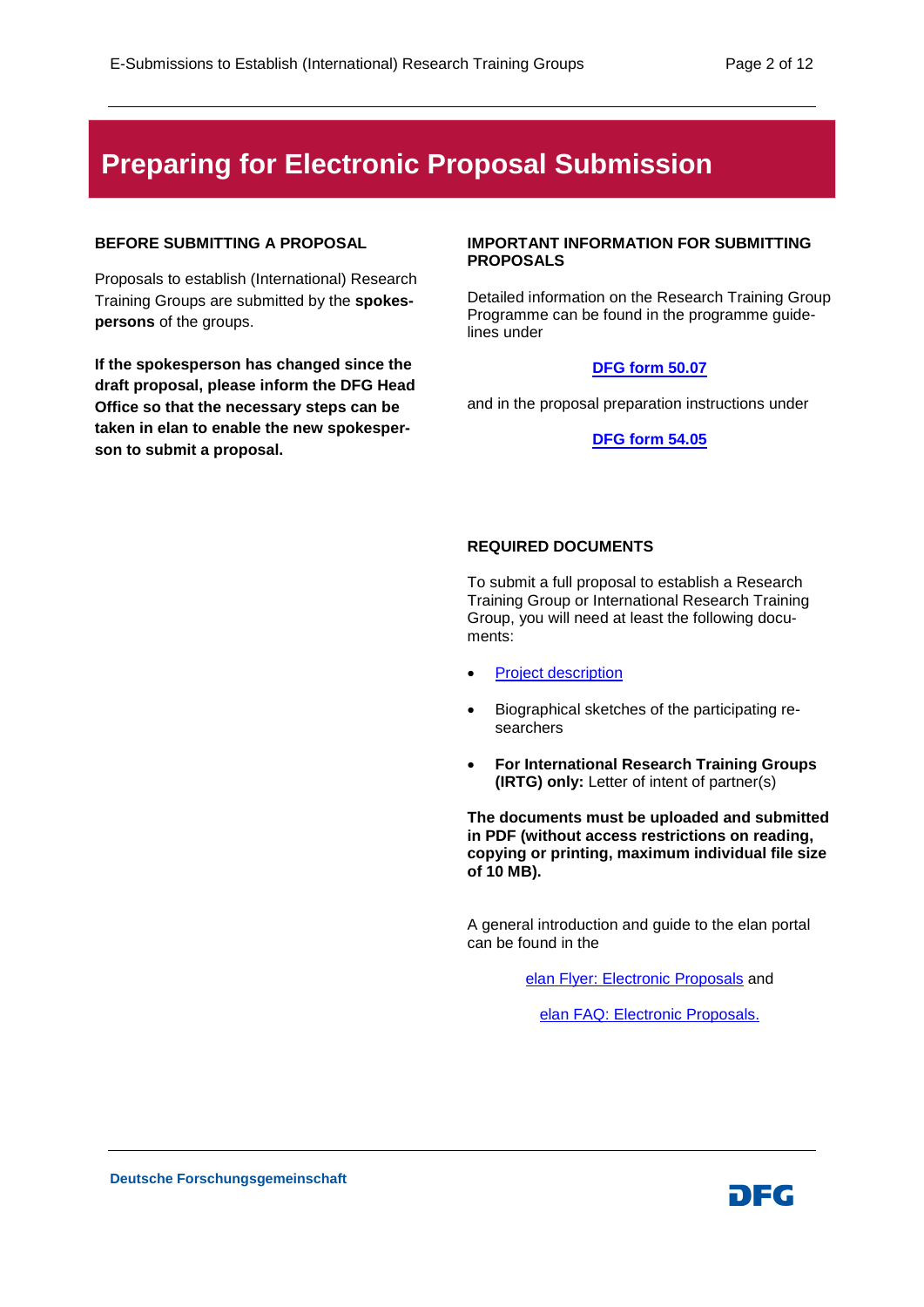## **Submitting Your Electronic Proposal via elan**

To submit a proposal, you first need to register in elan under [https://elan.dfg.de.](https://elan.dfg.de/) Following your registration, navigate to the electronic form under **Proposal Submission – Proposal Overview/Renewal Proposal – Your Current Projects** (title of the relevant draft proposal) to submit your proposal.**.**

#### $\bigstar$ **Proposal Submission Your Current Projects**  $\rightarrow$  Forms in Progress (0) .<br>The following overview contains a list of proposals that are currently being processed or those that have been decided upon.  $\rightarrow$  Proposal Overview / Renewal Projects that have been denied will be removed from the list three months after the decision date. Please note that this list does not include projects that have been withdrawn or completed. Proposal If you would like to submit correspondence or a renewal of full proposal in connection with a current project, please click on  $\rightarrow$  New Project / Draft Proposal the button "Continue" next to the relevant project. Electronic forms for new or establishment proposals to be submitted within Research Training Groups, Research Units or proposal packages can be found by clicking on the Button "Continue" next to the relevant title.  $\rightarrow$  Nominations As coordinator/spokesperson of a Research Unit or Priority Programme, you may click on the button "Overview" to take you  $\rightarrow$  E-Files (0) to an overview of proposals submitted to the relevant programme or to access the coordination proposal form (for new  $\rightarrow$  My Meetings (0) proposals only).  $\rightarrow$  Instructions To propose a new project, please click here.  $\rightarrow$  FAO Ref. No. Programme and Proposal Type Status Research Training Groups **Title of your (International) Research Training Group**  $\rightarrow$  Conti GRK XXXX/0 Research Training Groups Individual Proposal Initiative Notified

#### Use the **Continue** button to start completing the form.

## **Proposals to Establish (International) Research Training Groups**

Once you have selected the Research Training Group, click **Start online form** to begin the establishment proposal.

#### My Project GRK XXXX Title of your (International) Research Training Group"

riate form and use the prescribed templates. If the form you are looking for is not yet available, please submit you proposal as in the past. Additional information can be found at http://www.dfg.de/en/research\_funding/programmes/. If you have any Nestions please contact Nome Surnome (Tel.: +49 (228) 885-XXXX)



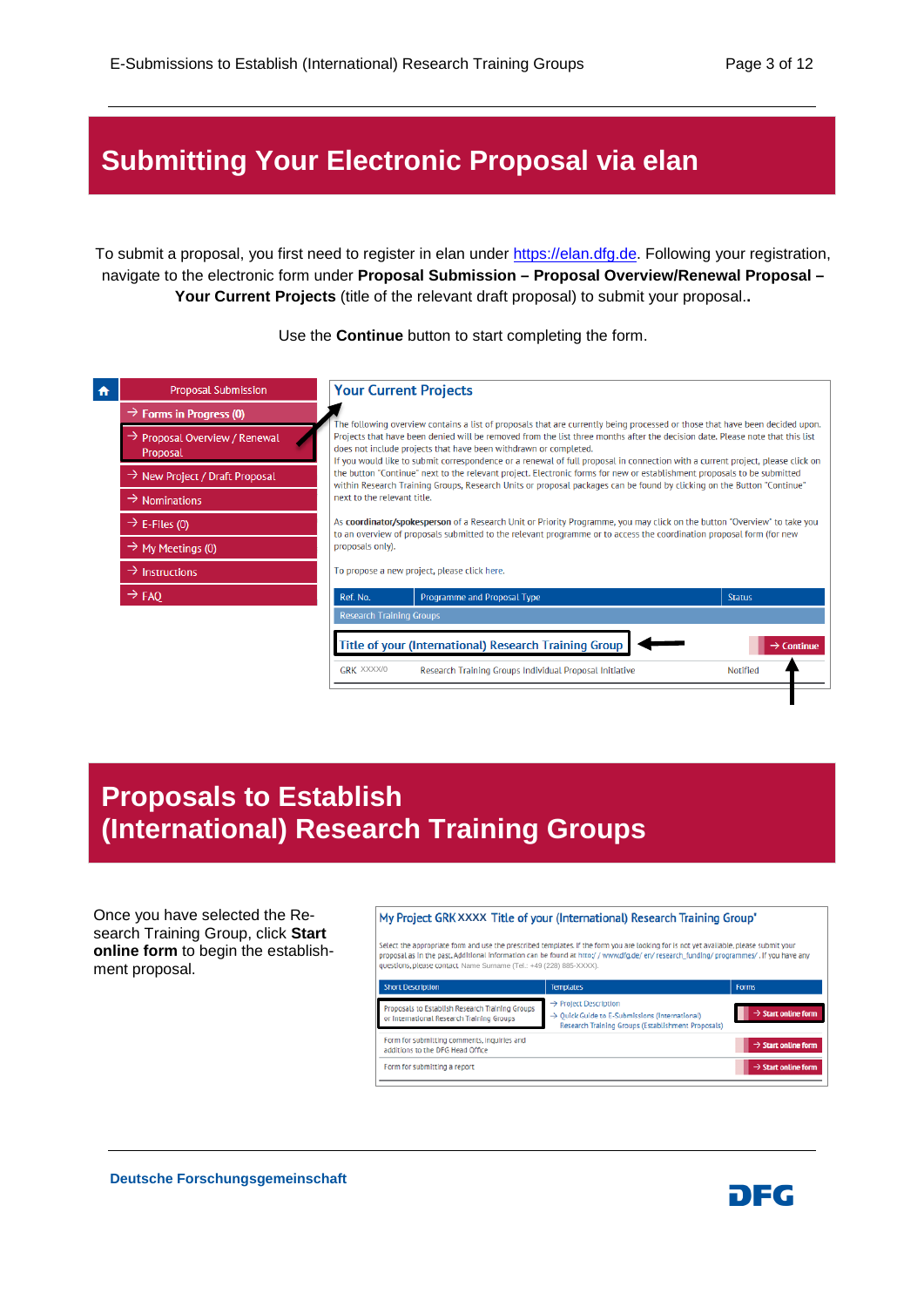After starting the online form, you will automatically be guided through the individual pages of the form.

Note that some fields are shown by default, such as the title and the subject classification from the draft phase. These entries can be edited where necessary.

| Programme<br><b>Information</b> |  |
|---------------------------------|--|
| Proposal Data                   |  |
| <b>Applicant Universities</b>   |  |
| Spokesperson                    |  |
| Participating<br>Individuals    |  |
| Participating<br>Institutions   |  |
| Concluding<br>Information       |  |
| Attach Documents                |  |

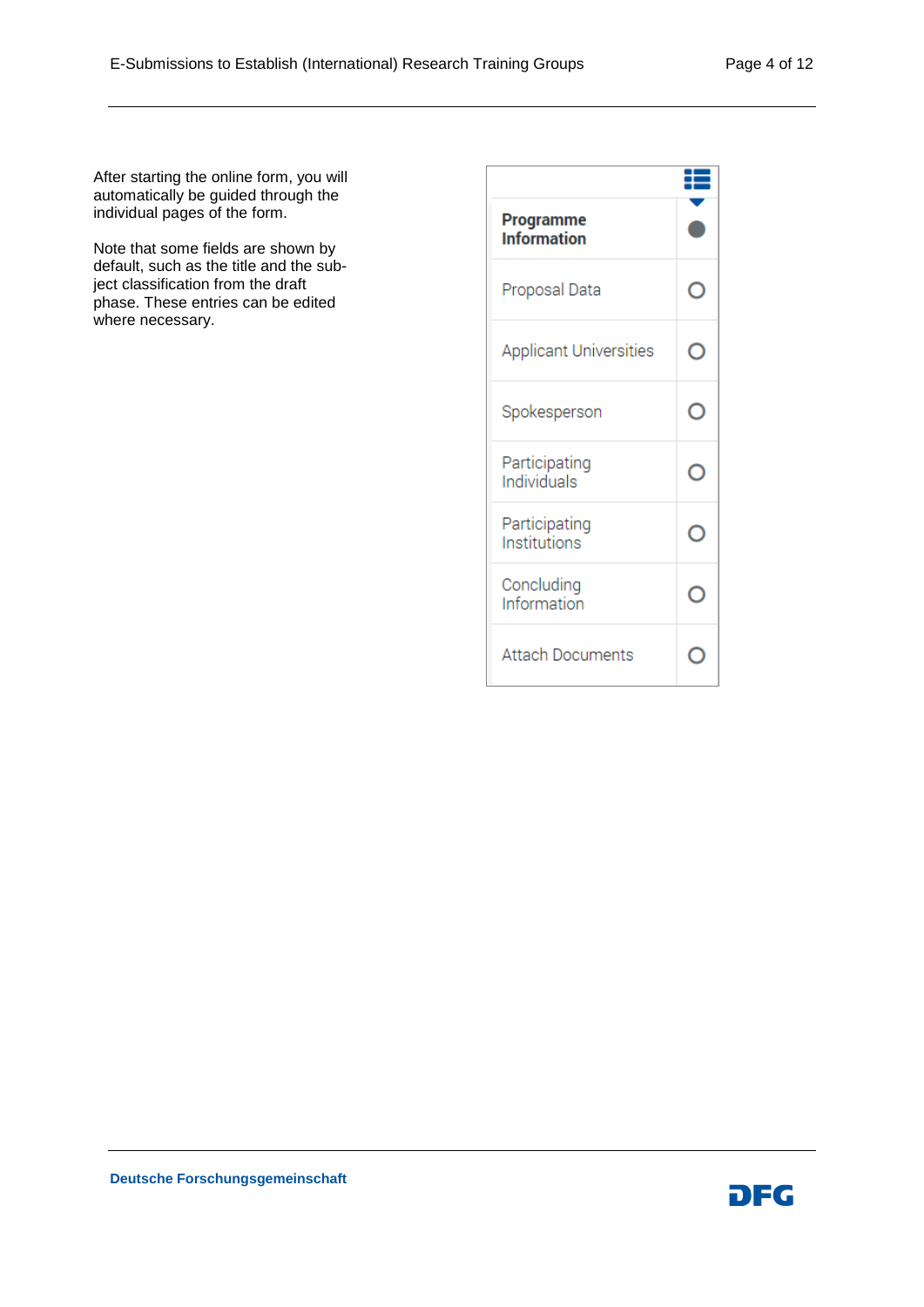#### **Please note the following with regard to the individual form pages:**

#### **a) Proposal Data:**

The time period for which funding can be requested is set by default at **60 months** and cannot be changed.

Enter your desired start date. **Note that this date must begin on the first day of a month.** Funding can generally start four to six months after the grant decision.

**Note:** If you change the proposed start date **after** you have entered your funding request, please review your funding entries again and edit where necessary.

If you applied for an International Research Training Group in the draft phase, this will be shown by default under **Supplemental Classification**. This entry may be edited where necessary.

| <b>Proposal Data</b>    |                                                                                                        |
|-------------------------|--------------------------------------------------------------------------------------------------------|
| * required fields       |                                                                                                        |
| characters each).       | Enter the title of your research project in German and in English in the appropriate fields (up to 300 |
| Title (in German): *    | Titel Ihres (Internationalen) Graduiertenkollegs                                                       |
|                         | 252 of 300 characters remaining                                                                        |
| Title (in English): *   | Title of your (International) Research Training Group                                                  |
|                         | 247 of 300 characters remaining                                                                        |
| Planned start date: *   | 2022-04-01                                                                                             |
| Duration (in months): * | 60                                                                                                     |

#### **Supplemental Classification**

If you will be submitting a proposal for the International Research Training Group programme<br>variation, please select "International Research Training Group" here.

|            | International Research Training Group |  |
|------------|---------------------------------------|--|
| New row(s) |                                       |  |

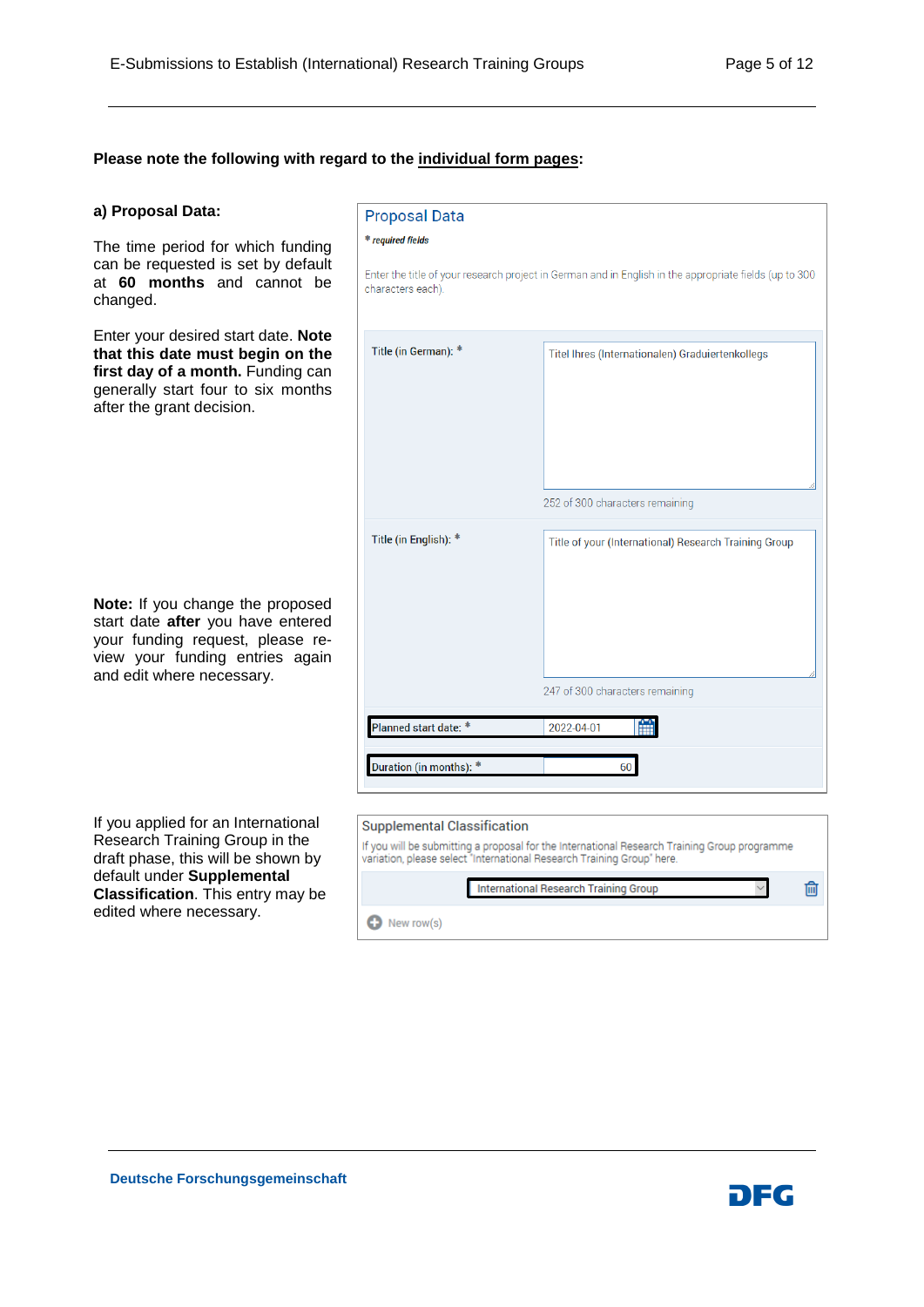#### **b) Applicant University/Universities**

The lead applicant university (responsible for the administration of funds) and any additional applicant institutions from the draft phase are shown on the **Applicant University/Universities**  page. These entries must be confirmed.

- Confirm the institutional entries via the edit icon  $\rightarrow$ .
- Begin entering the requested funds by clicking the relevant button.

*Edit Funding for Staff Edit Fellowships Edit Other Project Funds*

#### **Applicant University/Universities**

First, enter or confirm the lead applicant university that will administer the funds in the event of an award. Enter the requested funds under this university. If applicable, enter or confirm any additional applicant universities.

Other participating institutions can be entered or edited in a separate section.

Click the edit icon  $\bullet$  to confirm the applicant university/universities and enter your funding request.

Current entries:

| Lead applicant university:                                         | Funding amount: |                                             |  |
|--------------------------------------------------------------------|-----------------|---------------------------------------------|--|
| <b>Applicant University</b>                                        |                 | $\rightarrow$ $\rightarrow$ $\circ$ $\circ$ |  |
| Additional applicant university/universities:                      |                 |                                             |  |
| <b>Additional Applicant University</b>                             |                 |                                             |  |
| <b>Add Applicant University/Universities</b>                       |                 |                                             |  |
| If you would like to edit an entry, click the Edit Icon $\infty$ . |                 |                                             |  |

When you have finished completing the section, click  $\rightarrow$  Continue.

#### **Requested Funds**

Funding is tied to a specific fiscal year (which corresponds to a calendar year). Amounts should therefore be entered by fiscal year. Requests should be made under the following three categories: Funding for Staff, Fellowships and Other Project Funds.

Funding items requested under the Research Training Group module are assigned to the three categories listed above Funding requested under the Replacements and Temporary Substitutes for Clinicians modules apply to the Funding for Staff category, whereas the remaining modules should be entered under Other Project Funds.

Please justify the requested funding in your Project Description.

Use the edit icon to enter amounts for each fiscal year or to edit existing entries.

The amounts shown are in euros

| Funding for Staff:          |            |                         | <b>Edit Funding for Staff</b>   |            |            |            |     |
|-----------------------------|------------|-------------------------|---------------------------------|------------|------------|------------|-----|
| Summary                     | 2022/04-12 | 2023/01-12              | 2024/01-12                      | 2025/01-12 | 2026/01-12 | 2027/01-03 | Sum |
|                             |            |                         |                                 |            |            |            |     |
| Fellowships:                |            | <b>Edit Fellowships</b> |                                 |            |            |            |     |
| Summary                     | 2022/04-12 | 2023/01-12              | 2024/01-12                      | 2025/01-12 | 2026/01-12 | 2027/01-03 | Sum |
| <b>Other Project Funds:</b> |            |                         | <b>Edit Other Project Funds</b> |            |            |            |     |
|                             |            |                         |                                 |            |            |            |     |
| Summary                     | 2022/04-12 | 2023/01-12              | 2024/01-12                      | 2025/01-12 | 2026/01-12 | 2027/01-03 | Sum |

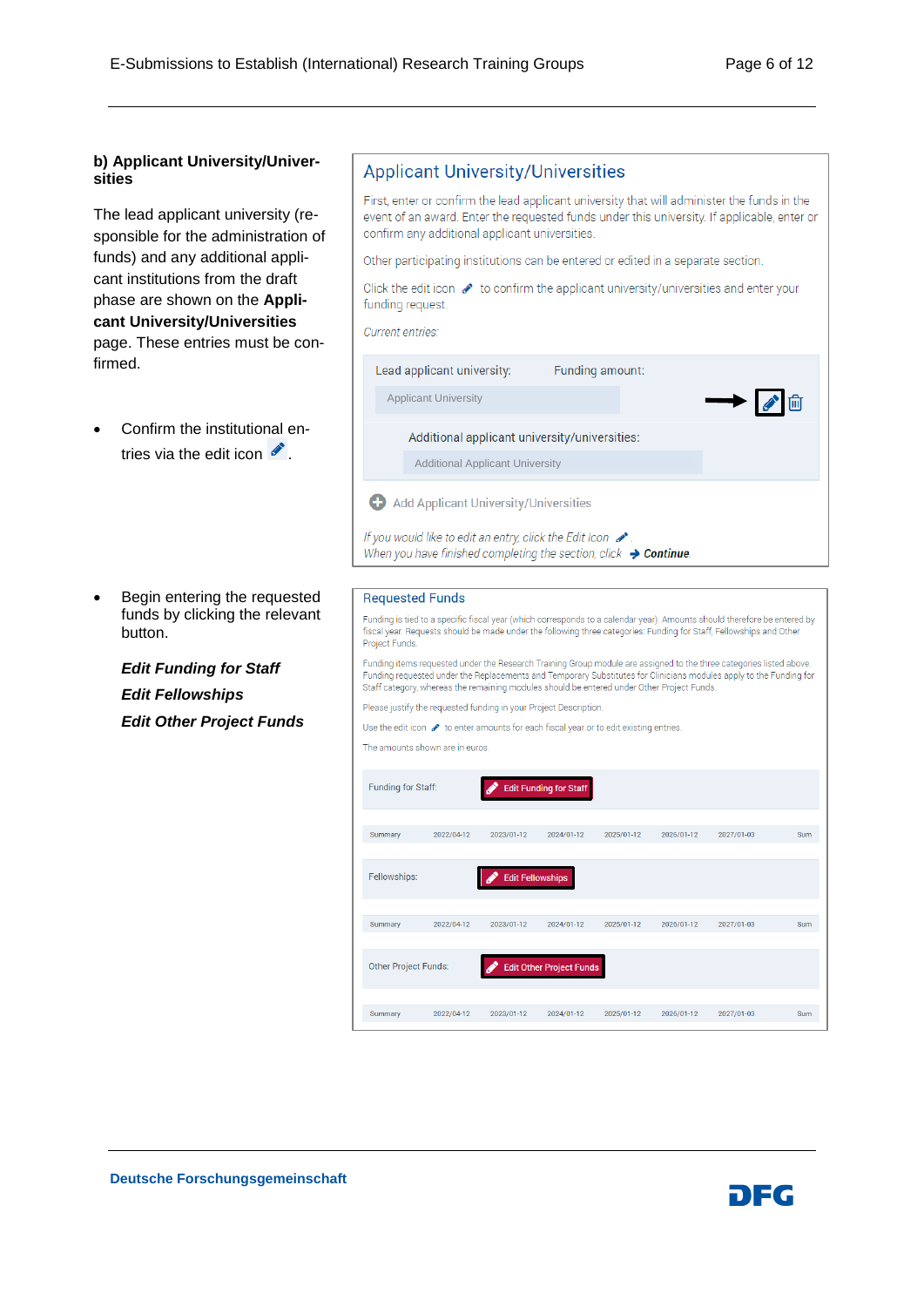Click on **New Row(s)** to begin entering the individual funding positions.

| Doctoral Researcher or Comparable         |                            |                              |                                |                    |                             |                      |                                 |  |
|-------------------------------------------|----------------------------|------------------------------|--------------------------------|--------------------|-----------------------------|----------------------|---------------------------------|--|
| Number <sup>*</sup>                       | Percentage<br>of full time | Start date                   | <b>Duration</b><br>in months * | allocated          | 2022/04-12<br><b>Months</b> | 2023/01-12<br>Months | 207 <sub>3</sub><br>Mon.        |  |
| New row(s)                                |                            |                              |                                |                    |                             |                      |                                 |  |
| Postdoctoral Researcher or Comparable     |                            |                              |                                |                    |                             |                      |                                 |  |
| Number *                                  | Percentage<br>of full time | Start date                   | Duration<br>in months *        | allocated          | 2022/04-12<br>Months        | 2023/01-12<br>Months | 207 <sub>2</sub><br>Mon.        |  |
| New row(s)                                |                            |                              |                                |                    |                             |                      |                                 |  |
| <b>Temporary Substitute for Clinician</b> |                            |                              |                                |                    |                             |                      |                                 |  |
| Number <sup>*</sup>                       | Percentage<br>of full time | Start date                   | Duration<br>in months *        | allocated          | 2022/04-12<br>Months        | 2023/01-12<br>Months | 207 <sub>3</sub><br>Mon.        |  |
| New row(s)                                |                            |                              |                                |                    |                             |                      |                                 |  |
| <b>Support Staff</b>                      |                            |                              |                                |                    |                             |                      |                                 |  |
| Total amount €                            | Start date                 | Duration<br>in months        | allocated                      | 2022/04-12<br>Euro | 2023/01-12<br>Euro          | 2024/01-12<br>Euro   | $2\sqrt{25}$<br>Eu <sub>b</sub> |  |
| New row(s)                                |                            |                              |                                |                    |                             |                      |                                 |  |
| <b>Replacement Funding</b>                |                            |                              |                                |                    |                             |                      |                                 |  |
| Total amount €                            | Start date                 | <b>Duration</b><br>in months | allocated                      | 2022/04-12<br>Euro | 2023/01-12<br>Euro          | 2024/01-12<br>Euro   | 20 <sub>2</sub><br>Eü.          |  |
| New row(s)                                |                            |                              |                                |                    |                             |                      |                                 |  |

There are generally two ways of **entering** the requested funds:

#### **Option 1: Automatic allocation of funds:**

(Using the **allocated** option selected by default)

#### **1. Staff and fellowship funding**

The staff positions and fellowships you request will be allocated automatically pro rata by fiscal year. Enter the number, percentage of full time (for positions), the start date and the duration. For staggered start dates or similar, use separate rows to enter differing start dates and duration.

**Requested Funds** (Entering your budget request)

#### **Option 1: Automatic allocation by fiscal year**



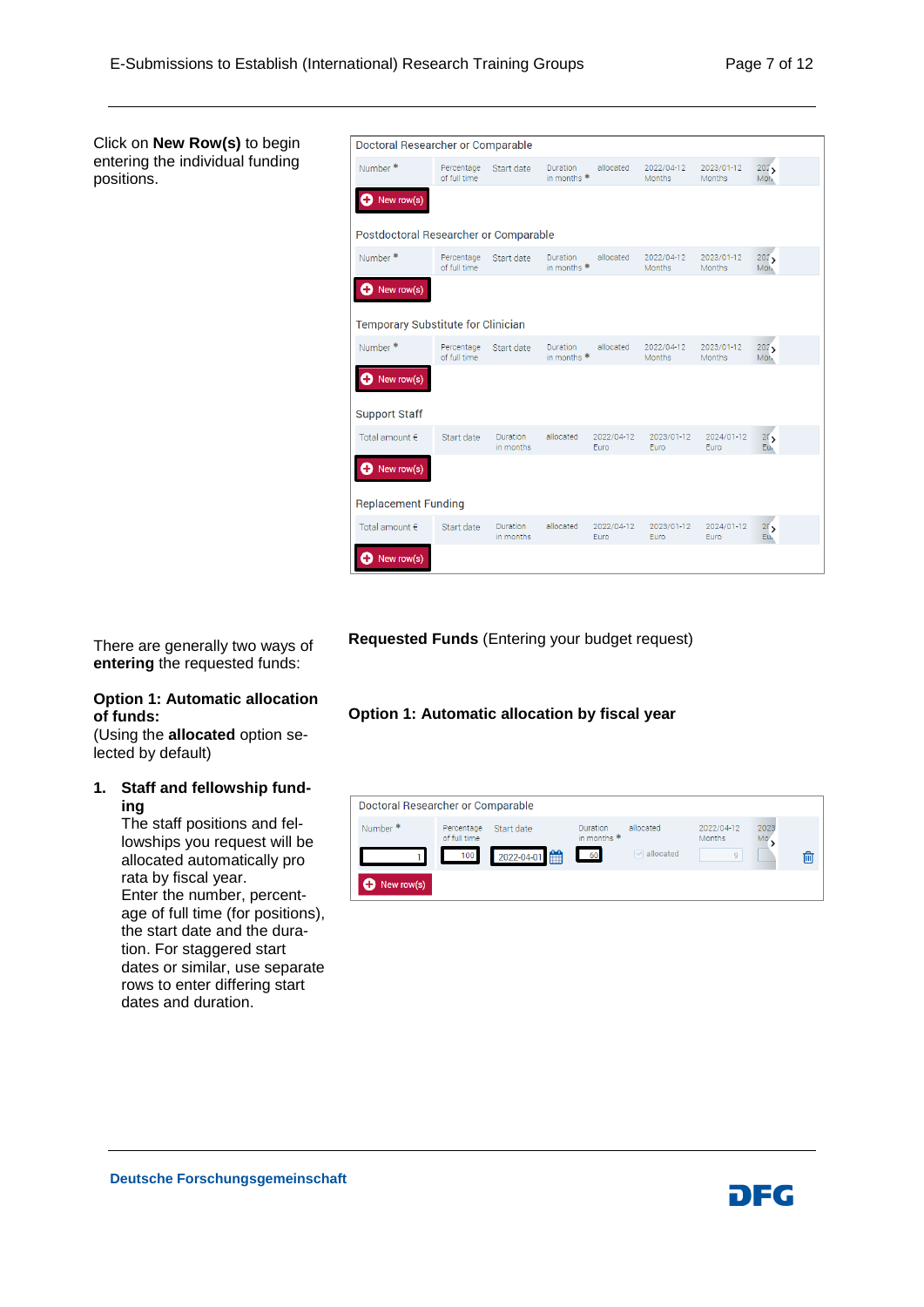#### **2. Other funding items**

Enter other items in euros; these will also be allocated pro rata by fiscal year. Note that the allocation for these items can be edited (see Option 2).

| <b>Support Staff</b>            |                          |                                    |                                        |                                  |                            |                      |   |
|---------------------------------|--------------------------|------------------------------------|----------------------------------------|----------------------------------|----------------------------|----------------------|---|
| Total amount $\epsilon$<br>5400 | Start date<br>2022-04-01 | <b>Duration</b><br>in months<br>60 | allocated<br>$\triangledown$ allocated | 2022/04-12<br><b>Furo</b><br>810 | 2023/01-12<br>Euro<br>1080 | 2024/07<br>Euro<br>> | 圙 |
|                                 |                          |                                    |                                        |                                  |                            |                      |   |
| <b>Coordination Funding</b>     |                          |                                    |                                        |                                  |                            |                      |   |
| Total amount $\epsilon$         | Start date               | <b>Duration</b><br>in months       | allocated                              | 2022/04-12<br><b>Furo</b>        | 2023/01-12<br>Euro         | 2024/01<br>Euro      |   |

#### **Option 2: Individual input of differing amounts by fiscal year:**

(**Not** using the **allocated** option)

- 1. Deselect the **allocated** option.
- 2. Enter the individual amounts for each fiscal year (without separators).
- 3. Click on **>** to show more fiscal years.

| <b>Public Relations</b> |            |                       |                        |                            |                            |                   |   |
|-------------------------|------------|-----------------------|------------------------|----------------------------|----------------------------|-------------------|---|
| Total amount €          | Start date | Duration<br>in months | allocated<br>allocated | 2022/04-12<br>Euro<br>1000 | 2023/01-12<br>Euro<br>1500 | 2024/01<br>Euro / | 勔 |
|                         |            |                       |                        | 2.                         |                            | 3.                |   |

**Option 2: Individual amounts by fiscal year**

#### **Note:**

If you would like to use the automatic allocation option (**allocated**) *after* you have deselected it, please delete the relevant entry by clicking on the  $\frac{10}{2}$  button and start entering the requested funds again by clicking on *New row(s)*.

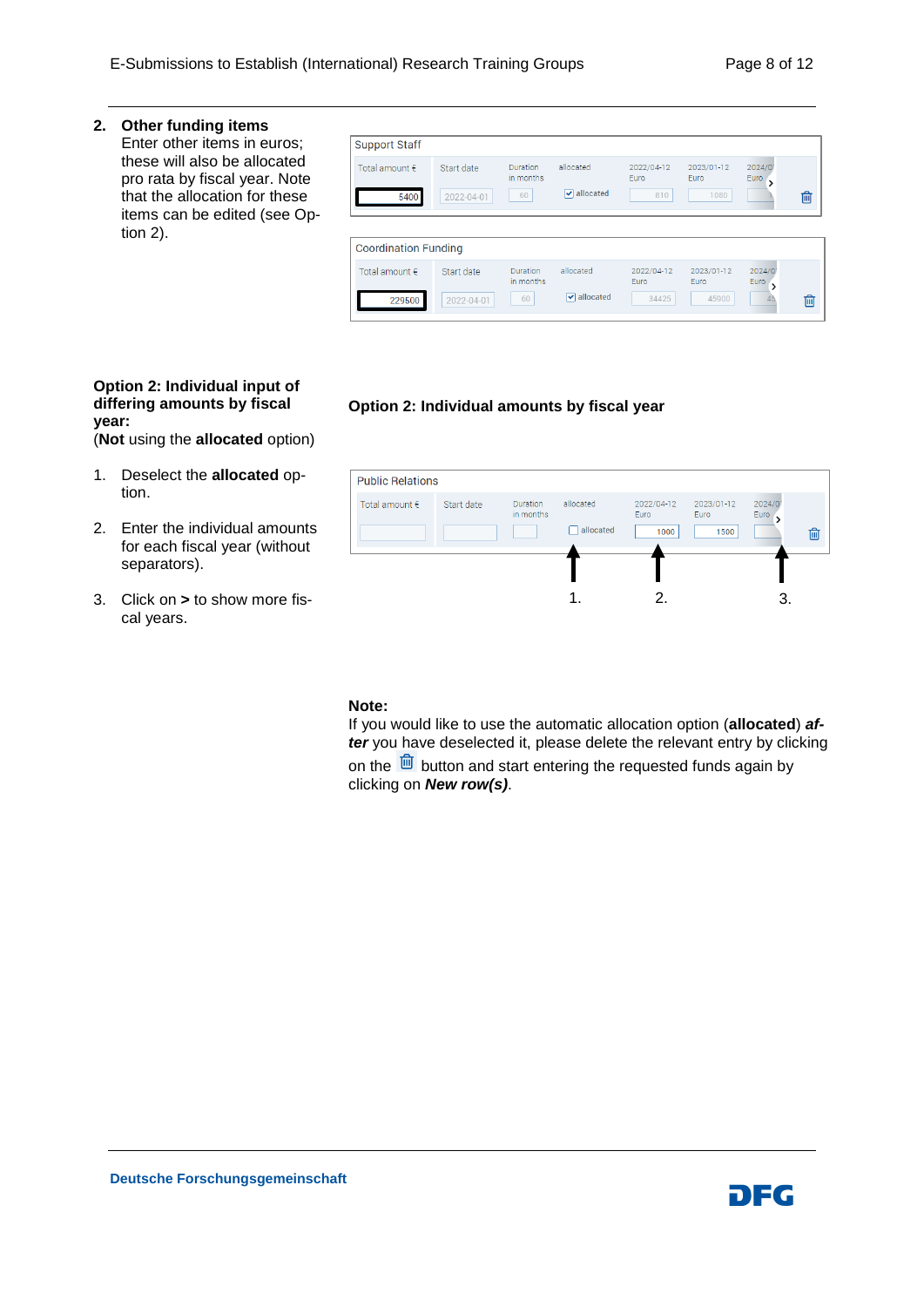Once you have reviewed and/or edited the applicant university/universities and entered your funding request, all applicant institutions and the total requested amount are shown in an overview.

| <b>Applicant University/Universities</b>                                                                                                                                                                                                     |  |  |  |  |  |
|----------------------------------------------------------------------------------------------------------------------------------------------------------------------------------------------------------------------------------------------|--|--|--|--|--|
| First, enter or confirm the lead applicant university that will administer the funds in the<br>event of an award. Enter the requested funds under this university. If applicable, enter or<br>confirm any additional applicant universities. |  |  |  |  |  |
| Other participating institutions can be entered or edited in a separate section.                                                                                                                                                             |  |  |  |  |  |
| Click the edit icon $\bullet$ to confirm the applicant university/universities and enter your<br>funding request.<br>Current entries:                                                                                                        |  |  |  |  |  |
| Lead applicant university:<br>Funding amount:                                                                                                                                                                                                |  |  |  |  |  |
| <b>Applicant University</b><br><b>Total Amount</b>                                                                                                                                                                                           |  |  |  |  |  |
| Additional applicant university/universities:                                                                                                                                                                                                |  |  |  |  |  |
| <b>Additional Applicant University</b>                                                                                                                                                                                                       |  |  |  |  |  |

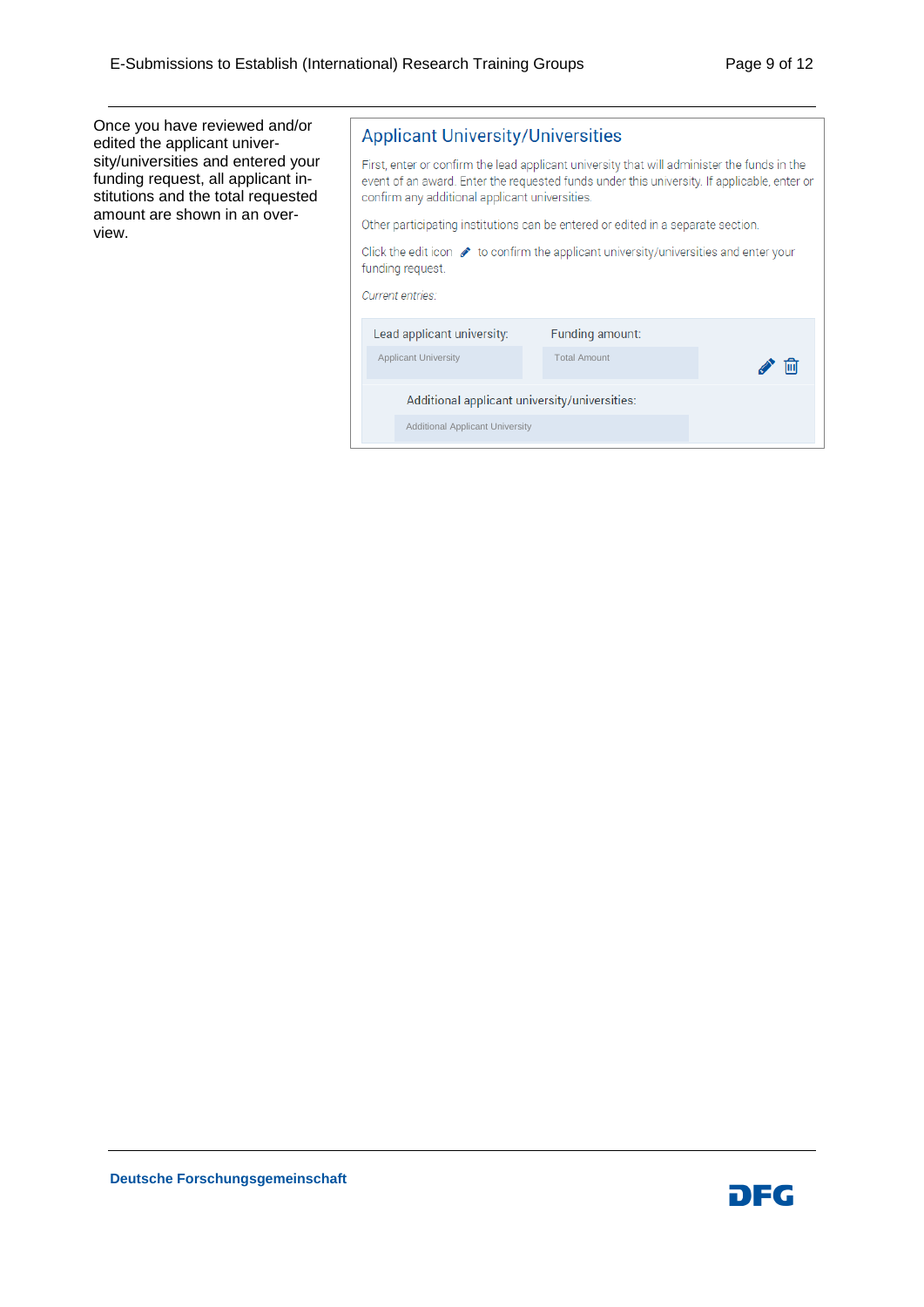#### **c) Spokesperson**

The information on the spokesperson entered during the draft phase is shown by default. You will need to confirm or edit this information on the following pages.

#### Spokesperson

Please enter or confirm the requested information on the Spokesperson of the Research Training Group. Note: The Spokesperson must be registered in elan and have verified the relevant correspondence address. Other researchers who are participating in the Research Training Group (including the Spokesperson at the foreign partner institution for International Research Training Groups) should be entered in the next section. Current entries: Spokesperson: Name of the Spokesperson ╱⋒

#### **d) Participating Individuals**

Entries made during the draft phase regarding participating individuals are shown by default. Please review this information and edit and/or delete as necessary.

 $\triangle$  = Review and edit entry

 $\frac{\overline{\mathbf{m}}}{\mathbf{m}}$  = Delete entry

#### Use the **Add Participating Individuals** button to enter new persons.

To simplify the process of entering the additional participating individuals, you can use the e-mail address under which each person's elan account is stored (the elan account name). Please check that the correct research location is shown/selected for each individual.

#### **Participating Individuals**

Together with the spokesperson already entered, the Research Training Group is run by a small team of researchers. Please assign a role to each participating individual

• Participating Researcher

#### **Only for International Research Training Groups**

For International Research Training Groups, the following roles are available for participating researchers from the foreign partner institution

- IRTG-Partner: Spokesperson
- IRTG-Partner: Participating Researcher

If funding is approved, the names of all individuals will be included in GEPRIS, the DFG's online project database www.dfg.de/gepris.

Current entries.

| <b>Participating Individuals</b>            |  |
|---------------------------------------------|--|
| Name Participating Researcher               |  |
| Name Participating Researcher               |  |
| Name IRTG-Partner: Spokesperson             |  |
| Name IRTG-Partner: Participating Researcher |  |
| <b>Add Participating Individuals</b>        |  |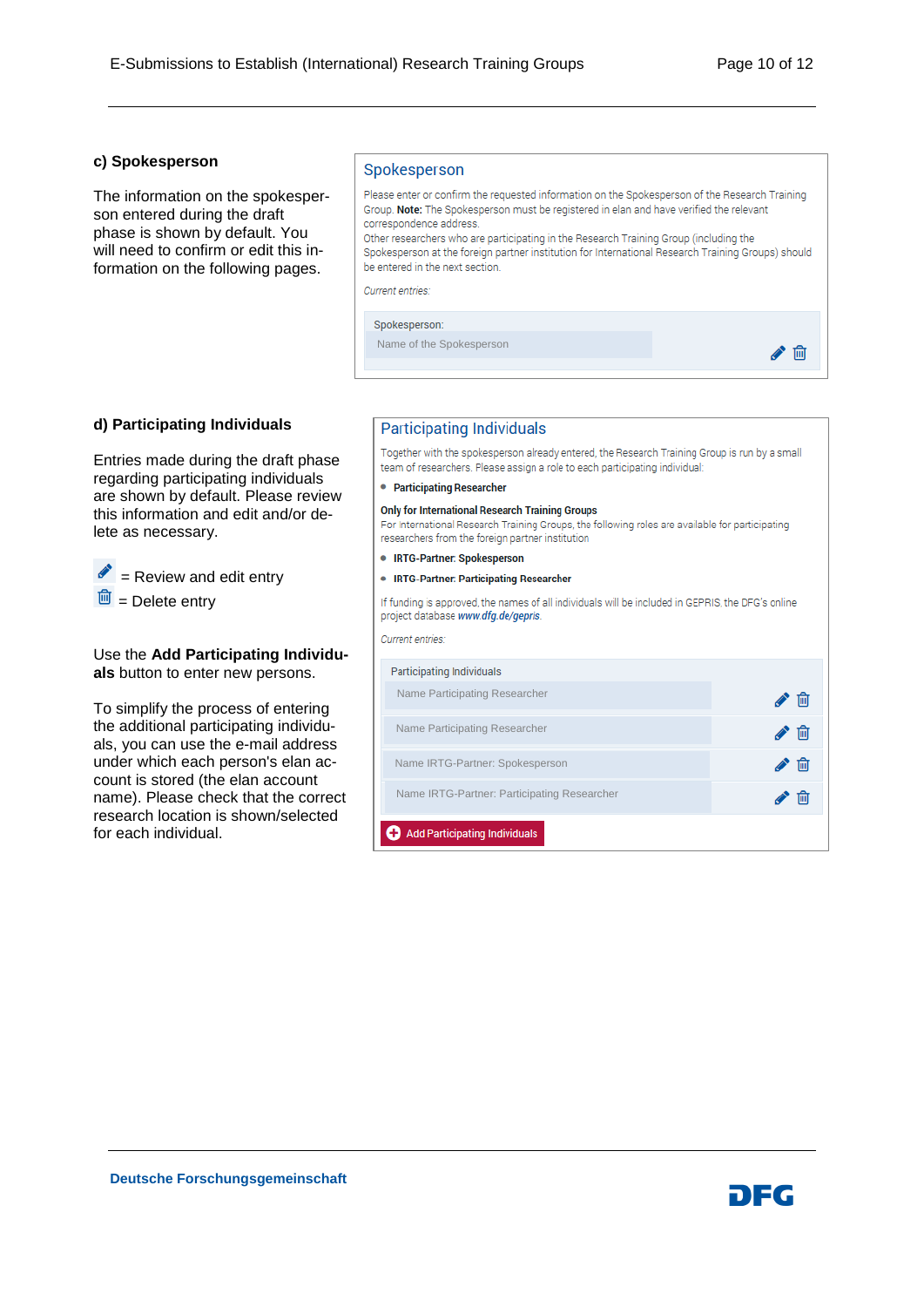#### **e) Participating Institutions**

Entries made during the draft phase regarding other participating institutions (in addition to applicant universities) are shown by default. Please review this information and edit and/or delete as necessary.

#### **Participating Institutions**

If, in addition to the applicant universities, other institutions are playing a major role in the project, i.e. they are significantly contributing to the research and/or qualification programme, they can be entered here. If funding is approved, they will be published in GEPRIS www.dfg.de/gepris. **International Research Training Groups:** Please also enter the foreign institutions that are involved in submitting this joint proposal (with the

#### role IRTG-Partner Institution).

**Attach Documents** 

G

| Participating Institution/s:   |  |
|--------------------------------|--|
| Name IRTG-Partner Institution  |  |
| Name Participating Institution |  |
| Add Participating Institution  |  |

#### **f) Attach Documents**

You can upload your documents to the elan portal via the **Attach Documents** page.

The following documents are required:

Project Description

Biographical Sketches

**For International Research Training Groups (IRTG) only:** Letter of intent of partner(s)

### \* reauired fields Attached documents must be in PDF format (without restrictions on reading, copying or printing). You cannot attach files larger than 10 MB. If you must submit larger files, you may submit them subsequently on a data carrier. In this case, please upload a note referring to the additional documents. The following documents must be submitted: **Project Description \*** Choose file to upload **Biographical Sketches \*** Choose file to upload Letter of intent of IRTG Choose file(s) to upload partner(s) You may also attach the following documents optionally or as required in accordance with quidelines or proposal instructions: Papers that have been Choose file(s) to upload officially accepted for publication but not yet published (incl. acknowledgement of acceptance) Other Attachments: Choose file(s) to upload cf. proposal preparation instructions